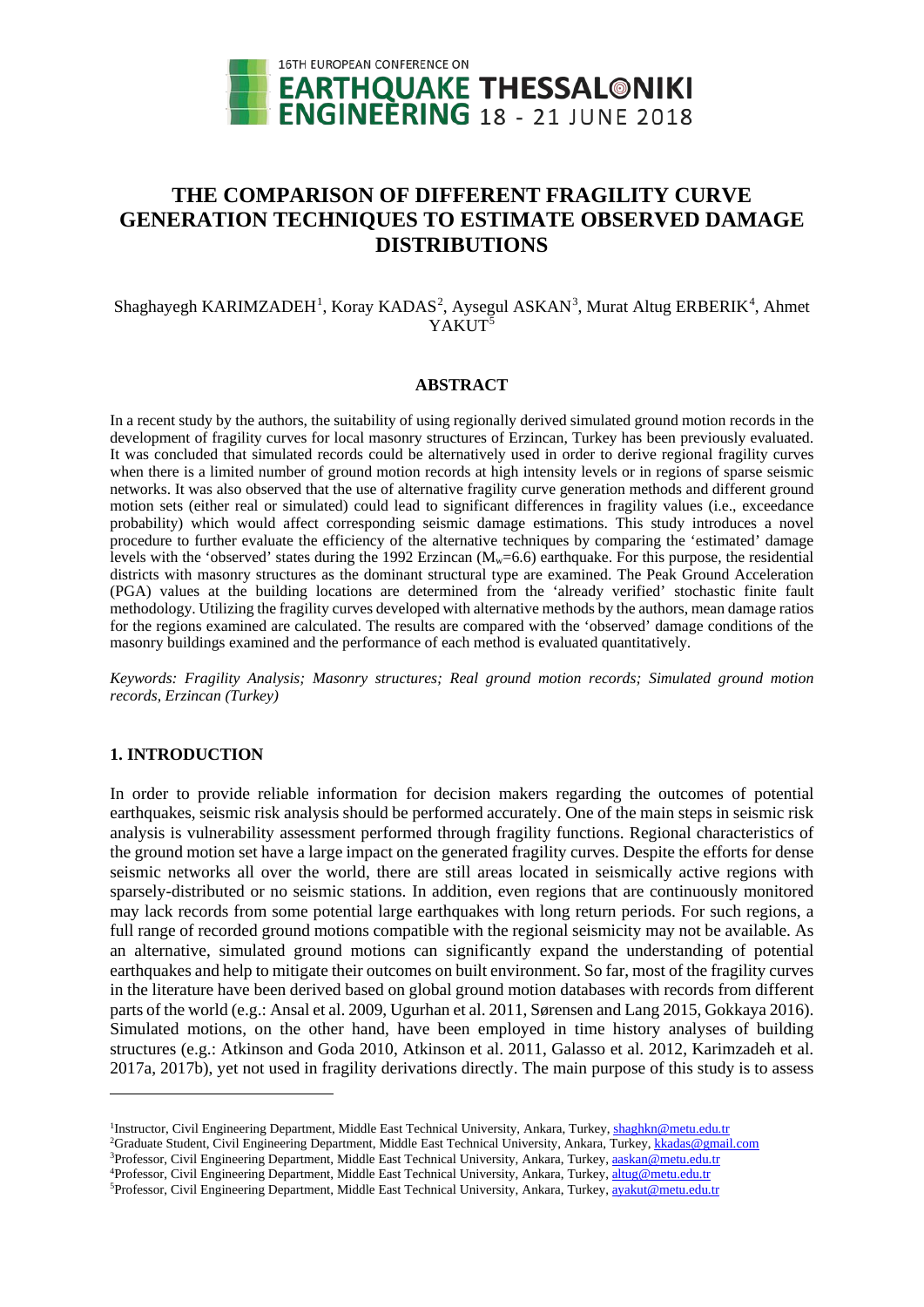fragility curves which were obtained in a previous study (Karimzadeh et al. 2017d) for local building stock within a specified area utilizing regionally 'simulated' ground motion datasets with two main objectives: The first one is to compare these fragilities with the curves derived using global 'real' records. The other objective is to evaluate the sensitivity of these curves to alternative fragility curve generation methodologies. The simulated records which reflect regional seismicity in the study area, were obtained using stochastic finite-fault ground motion simulation methodology as introduced in Motazedian and Atkinson (2005). A set of scenario events is generated using the regional source, path and site models in the region of interest. The real records are selected based on global ground motion databases that involve earthquakes from different parts of the world.

In this study, fragility analyses are performed only for masonry building stock which account for the majority of the existing structures in Erzincan [\(http://www.tuik.gov.tr/Web2013/iletisim/iletisim.html\)](http://www.tuik.gov.tr/Web2013/iletisim/iletisim.html). The previous studies have revealed that Peak Ground Acceleration (PGA) correlates well with inelastic response of masonry structures (Erberik 2008). Thus, fragility curves derived with respect to PGA (as intensity measure of seismic loading) are compared in sensitivity analyses. The local building dataset used in the analyses are collected from a walk-down survey in the study area (Askan et al. 2015a, Karimzadeh 2016). Finally, in this study loss estimation of a real earthquake in the selected area is performed and results are compared against the observations.

#### **2. STUDY AREA**

The region of interest is selected to be Erzincan which is located on eastern segments of North Anatolian Fault Zone (NAFZ). NAFZ is an active right-lateral strike-slip fault zone that lies in Northern Turkey and is one of the most active fault zones in the world. In the last century, NAFZ led to many destructive events in Turkey such as the 1939 Erzincan (Ms~8.0) event in the eastern part (Figure 1.a) and the 1999 Kocaeli (Mw=7.4) and 1999 Duzce (Mw=7.2) earthquakes in the western part close to Istanbul. Despite the critical seismic activity, Erzincan area in Eastern Turkey is not as much studied as the western sections of NAFZ. However, it is essential to study this region since Erzincan is one of the most hazardous cities in Eastern Turkey located on a deep alluvial basin within a tectonically complicated area, at the conjunction of three strike-slip faults: the right lateral North Anatolian Fault, the left lateral North East Anatolian Fault (NEAF), and the left lateral Ovacik fault (Figure 1.b). Historical records demonstrate around twenty large earthquakes in the proximity of Erzincan during the past 1000 years (Barka 1993). In addition to the 1939 event, Erzincan suffered from another destructive earthquake in 1992 (Mw=6.6) that led to significant structural damage as well as mortalities. However, the city center has a relatively sparse ground motion network despite the seismic activity. The other concern in this region is that majority of the existing structures in Erzincan (almost 60%) are vulnerable unreinforced masonry building types [\(http://www.tuik.gov.tr/Web2013/iletisim/iletisim.html\)](http://www.tuik.gov.tr/Web2013/iletisim/iletisim.html). Since, the city center constitutes a region with high seismicity and few real records along with vulnerable masonry building stock, Erzincan is an ideal location for the case study presented herein.



Figure 1. (a) Major tectonic structures around the Anatolian plate and large earthquakes that occurred on the NAFZ in the last century (b) Seismotectonics in the Erzincan region with the fault systems and the epicenters of the 1939 and 1992 events. (Figures 1.a and 1.b are adapted from Akyuz et al. (2002) and Askan et al. (2013), respectively).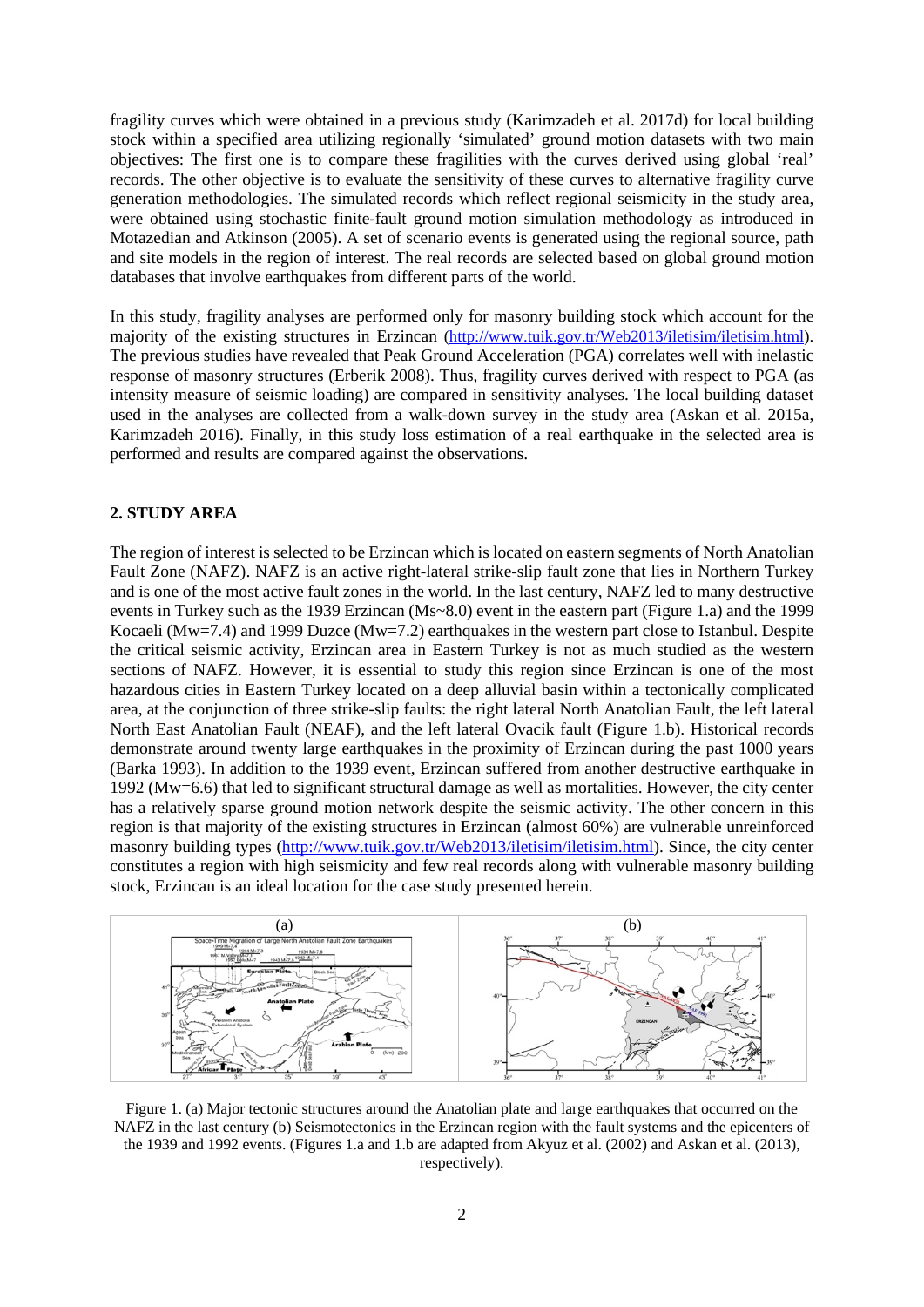#### **3. SIMULATED AND REAL GROUND MOTION DATASETS**

Seismic loss assessment in any region requires a suitable ground motion dataset compatible with the regional seismicity. In this study, to investigate the effect of input hazard in the final fragility curves and estimated losses, two alternative ground motion record sets are considered: Simulated and real records. To provide region-specific simulated ground motion dataset in the study area, simulations are performed along eastern segments of NAFZ.

In this study, for ground motion simulation the stochastic finite-fault technique based on a dynamic corner frequency approach as introduced by Motazedian and Atkinson (2005) is used. EXSIM software is employed for this method where the simulated rupture plane is divided into a number of small subfaults, each of which is modelled as a stochastic point-source with an *ω-2* spectrum (Hartzell 1978). To estimate the ground-shaking from the full rupture plane, the total contribution resulting from each subfault is summed at an observation point considering appropriate time delays. The following formula presents the acceleration spectrum of the *ij*<sup>th</sup> subfault in terms of source, path and site effects:

$$
A_{ij}(f) = CM_{0ij}H_{ij}\left[ (2\pi f)^2/[1 + \left(\frac{f}{f_{c_{ij}}}\right)^2] \right] e^{-\frac{\pi f R_{ij}}{Q(f)\beta}} G(R_{ij})A(f)e^{-\pi \kappa f}
$$
(1)

where  $C = \frac{\mathfrak{R}^{\theta\varphi}\sqrt{2}}{4\pi\rho\beta^3}$  is a scaling factor,  $\mathfrak{R}^{\theta\varphi}$  is the radiation pattern,  $\rho$  is the density,  $\beta$  is the shear-wave velocity,  $M_{0_{ij}} = \frac{M_0 S_{ij}}{\sum_{k=1}^{nl} \sum_{l=1}^{nw} S_{kl}}$  is the seismic moment,  $S_{ij}$  is the relative slip weight and  $f_{c_{ij}}(t)$  is the  $1/3$ . Here Δσ

dynamic corner frequency of the *ij*<sup>th</sup> subfault where  $f_{ij}(t) = N_R(t)^{-1/3}4.9 \times 10^6 \beta \left(\frac{\Delta \sigma}{M_{0ave}}\right)$ is the stress drop,  $N_R(t)$  is the cumulative number of ruptured subfaults at time *t*, and  $M_{0_{\text{one}}} = M_0/N$  is the average seismic moment of subfaults.  $R_{ij}$  is the distance from the observation point,  $Q(f)$  is the quality factor,  $G(R_{ii})$  is the geometric spreading factor,  $A(f)$  is the site amplification term, and  $e^{-\pi \kappa f}$  is a high-cut filter included to provide the spectral decay at high frequencies described with the Kappa factor of soils (Anderson and Hough 1984).  $H_{ij}$  is a scaling factor introduced to conserve the highfrequency spectral level of the sub-faults.

Ground motion simulations are performed for different scenario earthquakes with Mw=5.0, 5.5, 6.0, 6.5, 7.0, and 7.5 as well as the 1992 Erzincan event (Mw=6.6). For simulation of each scenario event, a total of 123 nodes inside of a rectangular region bounded by 39.45°-39.54° Eastern longitudes, 39.70°-39.78° Northern latitudes are considered. The spacing for nodes is approximately 1 km. Detailed shear wave velocity soil profiles are available at only nine nodes (Askan et al. 2015b). It is known that local soil conditions have a significant effect in the ground motion amplitudes on the corresponding soil surface. At nodes without detailed soil information, Vs30 value at the closest station is assigned. The final error by these sort of assumptions is believed to be negligible since the distance in between the nodes are short enough. For simulation of the 1992 Erzincan earthquake, the source, path, and site parameters are adapted from a previous study by Askan et al. (2013) where validations were performed. In this study, these parameters are adapted and modified whenever necessary for different scenarios according to the magnitude of each event. Table 1 provides information corresponding to the input parameters used for ground motion simulation of the scenarios. Simulations provide a total of 861 time histories including different soil conditions, source-to-site distance and magnitude values. Further details of the simulations can be found in Askan et al. (2013, 2015b, 2017).

To perform fragility analyses, out of 861 available records, a database of 200 time histories with a maximum PGA of 1g is selected. It is noted that the selected time histories are generated on a strike-slip fault mechanism covering a broad range of magnitudes (Mw=5.0-7.5) and the closest distance to the fault plane varies between 0.26 to 17.55 kilometers. The selected ground motion set is subdivided into 20 intensity levels with intervals of ΔPGA=0.05g so that an even distribution for structural responses can be obtained.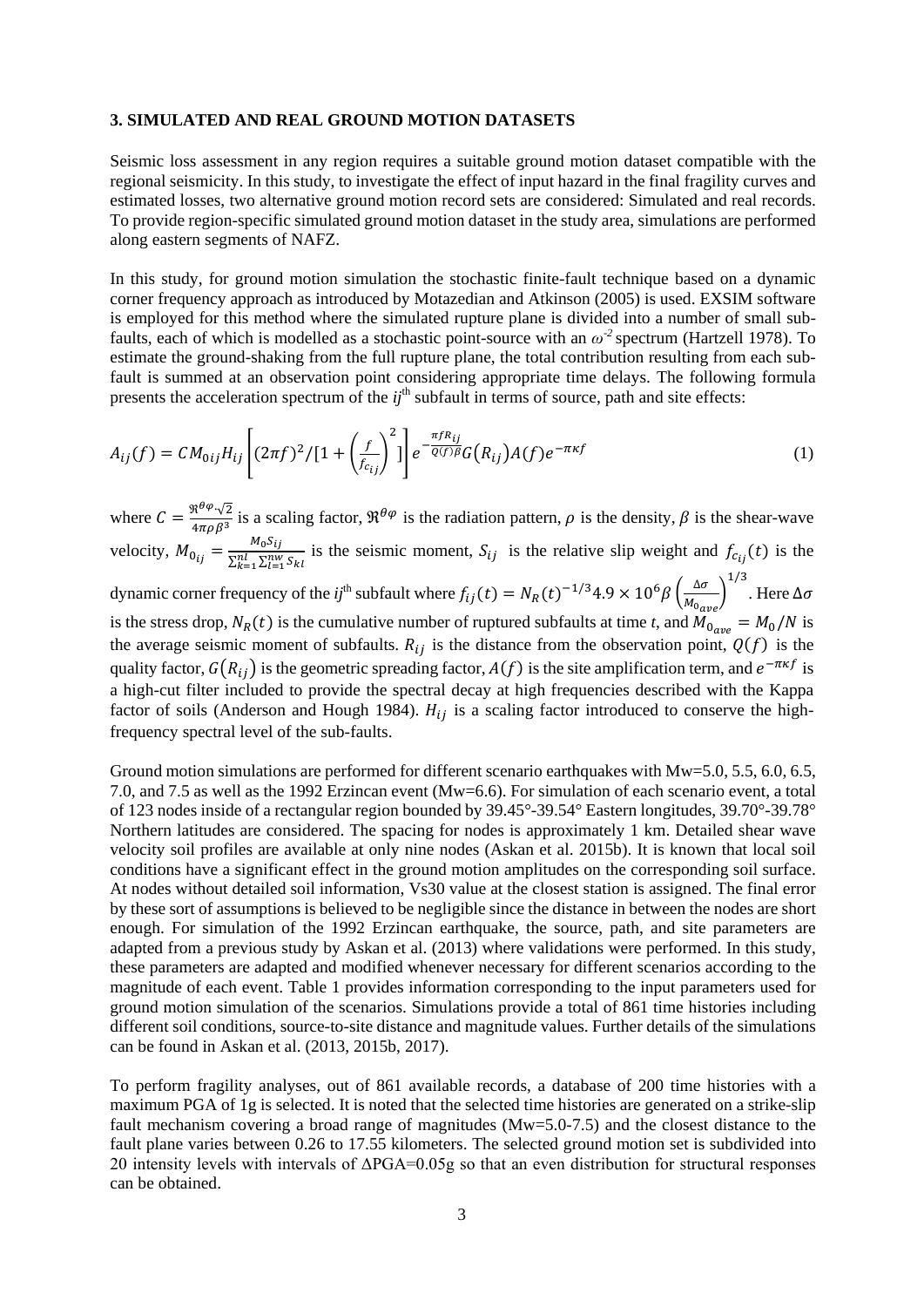In addition to the simulated record set generated for the study, a set of real records seismologically compatible with the study area is formed. From the NGA-West2 database of Pacific Earthquake Engineering Research Center, 184 records are chosen with following seismological characteristics; fault type as strike-slip, magnitude range as 5.0-7.5, Joyner-Boore distance range as 0-20 km and  $V_{s,30}$  range as 220-500 m/s (Ancheta et al. 2013). Out of these 184 available records, 113 records are randomly selected as the original records. Some selected records are linearly scaled in the time domain to obtain 10 records at each intensity level yielding 200 real records in total with a PGA range of 0.05-1g for the fragility analyses.

The records in both simulated and real datasets are baseline corrected and filtered with a 4th-order bandpass Butterworth filter (within f=0.25-25 Hz). Then PGA, Peak Ground Velocity (PGV), Housner intensity (HI), Arias intensity  $(I_a)$  are calculated. Figure 2 compares the distribution of mentioned ground motion parameters for both real and simulated record sets. The results demonstrate that even for a specified PGA, regional variability in selection process is taken into account. It is also observed that in terms of PGV, HI and Ia, a close match is obtained between the simulated and real sets. This observation is also promising in terms of using simulated motions in earthquake engineering practice.

| <b>Parameter</b>                    | Value                                                   |  |  |
|-------------------------------------|---------------------------------------------------------|--|--|
| <b>Hypocenter Location</b>          | 39°42.3 N, 39°35.2 E                                    |  |  |
| <b>Hypocenter Depth</b>             | Variable                                                |  |  |
| Depth to the Top of the Fault Plane | Variable                                                |  |  |
| <b>Fault Orientation</b>            | Strike: $125^\circ$ , Dip: $90^\circ$                   |  |  |
| <b>Fault Dimensions</b>             | Wells and Coppersmith (1994)                            |  |  |
| <b>Crustal Shear Wave Velocity</b>  | $3700 \text{ m/s}$                                      |  |  |
| <b>Rupture Velocity</b>             | $3000 \text{ m/s}$                                      |  |  |
| <b>Crustal Density</b>              | 2800 kg/ $m^3$                                          |  |  |
| <b>Stress Drop</b>                  | Mohammadioun and Serva (2001)                           |  |  |
| <b>Quality Factor</b>               | $Q = 122 f^{0.68}$                                      |  |  |
| <b>Geometrical Spreading</b>        | $R^{-1.1}$ , $R \le 25$ km                              |  |  |
|                                     | $R^{-0.5}$ , $R > 25$ km                                |  |  |
| <b>Duration Model</b>               | $T = T_0 + 0.05 R$                                      |  |  |
| Windowing Function                  | Saragoni-Hart                                           |  |  |
| Kappa Factor                        | Regional kappa model ( $k_0$ =0.066: Askan et al. 2013) |  |  |
| <b>Site Amplification Factors</b>   | Local soil model (Askan et al. 2015b)                   |  |  |

Table 1. Simulation parameters used in the simulation of scenario earthquakes.



Figure 2. Distribution of the ground motion parameters for the selected real and simulated records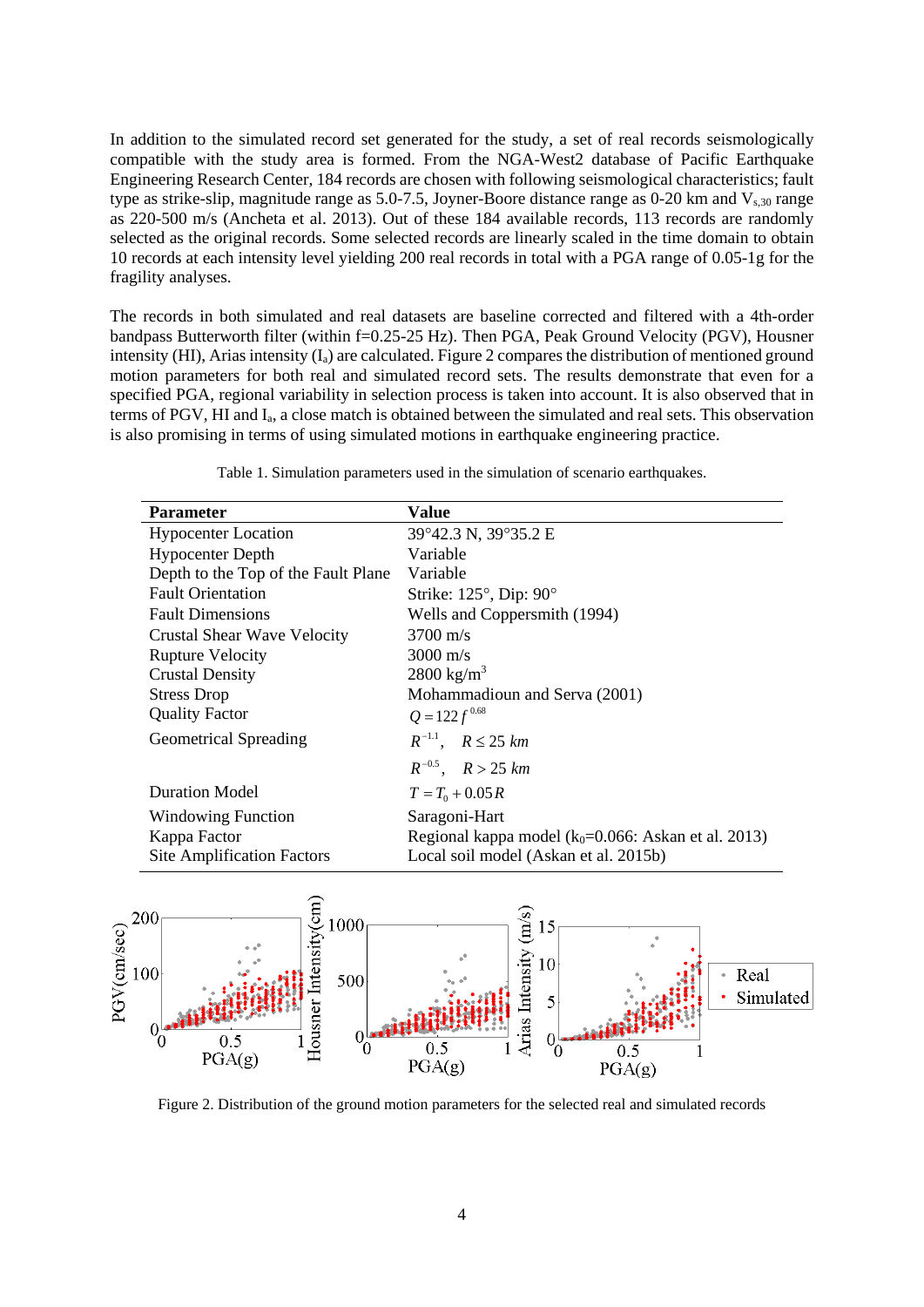### **4. MASONRY BUILDING DATABASE USED IN THIS STUDY**

Within a regional seismic loss assessment study, a detailed and realistic building inventory database is necessary. In this study, a walk-down survey in Erzincan is conducted where all masonry structures are classified into 9 sub-classes. Buildings within each sub-class are believed to exhibit, on average, similar damage behavior under identical seismic intensities. During this classification, two main structural parameters are considered: Number of stories (1-2-3 story) and level of compliance with the seismic design and construction principles (high: A, moderate: B and low: C). In definition of the abbreviated names for all sub-classes, 'MU' corresponds to masonry type, the number in the next digit denotes the number of stories, and the letter in the last digit indicates the level of compliance with seismic design codes and construction principles. For instance, MU2A corresponds to 2-story masonry building class with high level of compliance with seismic design codes. For estimation of dynamic response of structures under severe earthquakes, performing elastic analyses in general is believed not to be adequately conservative for assessing the complexity of precise failure patterns. In comparison, time history analysis is supposed to be more accurate in predicting the dynamic responses. For this purpose, in this study to assess the dynamic responses of the masonry classes Non-Linear Time History Analysis (NLTHA) within OpenSees platform is preferred [\(http://opensees.berkeley.edu\)](http://opensees.berkeley.edu/). When dynamic responses of a large population of structures subjected to ground shakings are of concern, simplified and idealized structural models are preferred instead of complicated Multi-Degree-of-Freedom (MDOF) models. Accordingly, in this study, each building sub-class is idealized into an Equivalent Single-Degree-of-Freedom (ESDOF) system. To assess accurate dynamic responses of ESDOF models through NLTHA, it is important to consider a robust hysteresis model so that the inherent cyclic characteristics of each building sub-class subjected to ground shakings can be simulated. Among various hysteresis models available in the literature (e.g.: Park et al. 1987, Sucuoglu and Erberik 2004), for each ESDOF model, a well-known hysteresis model proposed by Ibarra et al. (2005) named as "Modified Ibarra-Medina-Krawinkler Deterioration Model with peak-oriented hysteretic response" is used.

Correspondingly, three fundamental structural parameters including period (T), strength ratio (η) and ductility factor  $(\mu)$  are defined for all building sub-classes. In this study, for each subclass a total of 20 samples are simulated using Latin Hypercube Sampling technique (Olsson et al. 2003). Structural parameters corresponding to the simulated buildings can be found in Karimzadeh (2016) and Karimzadeh et al. (2017c, 2017d).

## **5. FRAGILITY ANALYSES**

In this study, three structural performance levels are considered: Immediate Occupancy (IO: LS1), Life Safety (LS: LS2) and Collapse Prevention (CP: LS3). For generation of all sets of fragility curves, limit states corresponding to these performance levels are taken from Karimzadeh et al. (2017c, 2017d). In this section, first, two alternative ground motion data sets (the first set is the regionally-simulated and the second set is global real records) are employed to study the difference of the generated fragility curves to seismic hazard. Records are selected with respect to a total of 20 intensity levels with intervals of ΔPGA=0.05g. For each group of records (either real or simulated), at each intensity level, 10 records with different soil conditions, distance and magnitude values are selected. Therefore, there is a total of 200 records over the all intensity levels inside of each group of records.

In the second part, the sensitivity of the fragility analysis is investigated for two alternative fragility curve generation techniques using different probability exceedance functions. The first approach assumes a normal distribution function (ND-based) whereas the second approach performs frequency analysis (FA-based) to calculate the probabilities of exceedance. Equation 2 presents the formula used in the first approach whereas Equation 3 corresponds to the formula used for the second approach as follows:

 $P[D \ge LS_i | G M I_i] = a_A$  (2)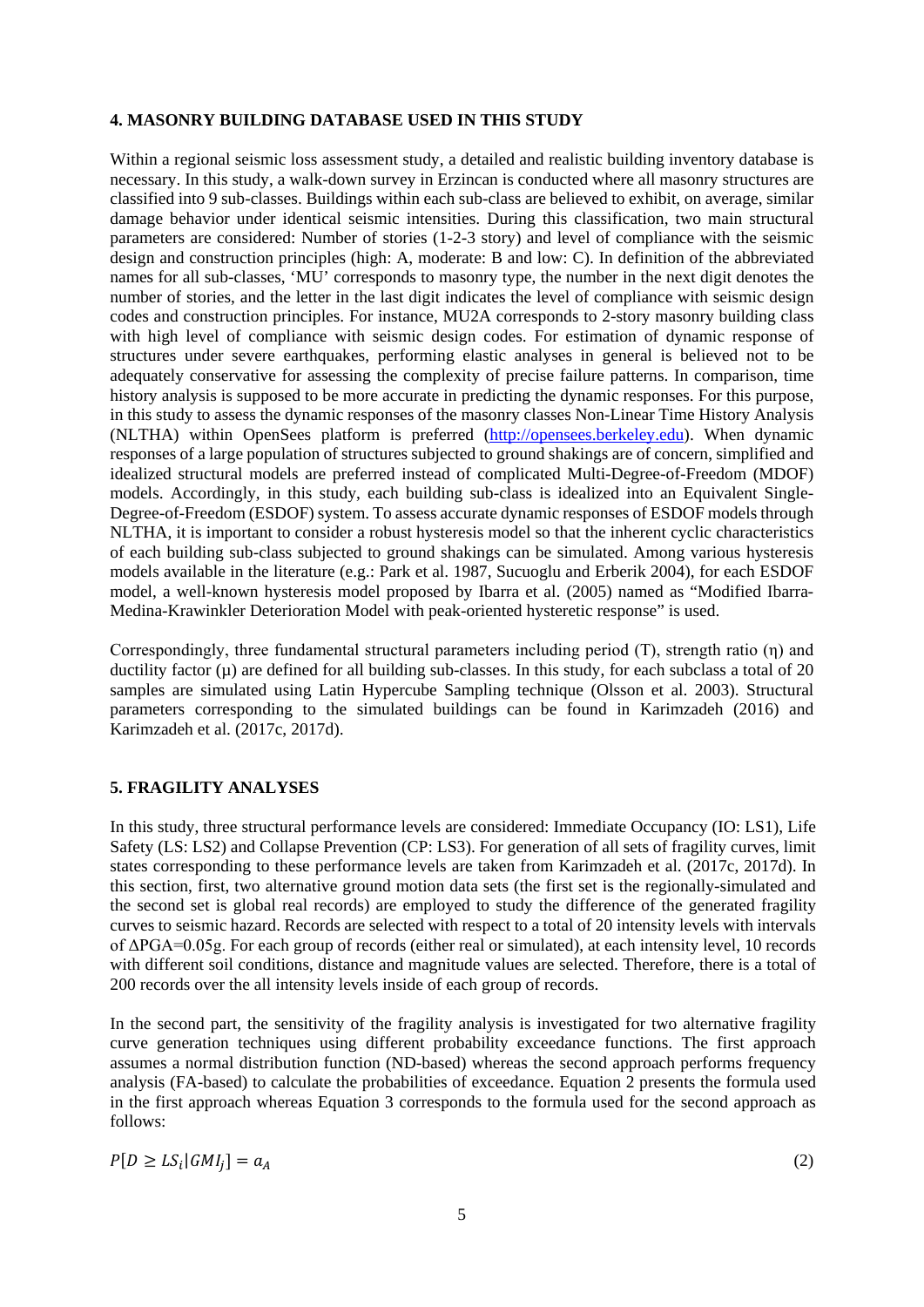$$
P[D \ge LS_i|GMI_j] = \frac{n_A}{n_T} \tag{3}
$$

where,  $a_A$  is the total area above the i<sup>th</sup> limit state  $(LS_i)$ ,  $n_A$  is the sum of responses equal or above  $LS_i$ , and n<sub>T</sub> stands for the total number of responses, both at the j<sup>th</sup> ground motion intensity level ( $GMI_i$ ). To obtain the final fragility curve, a cumulative lognormal distribution function is fitted to the scattered probabilities with least squares technique.

Comparison of the fragility curves for both real and simulated records using FA-based method has been presented in the previous study by the authors (Karimzadeh et al. 2017d). The results of that study revealed that for all limit states and subclasses except MU3C-LS3, the simulated records provide slightly higher exceedance probabilities than those of real records using FA-based method. In addition to the previously generated FA-based fragilities by Karimzadeh et al. (2017d), in the present study ND-based fragility curves are developed for both real and simulated records (Figure 3). The results demonstrate that for all subclasses and all limit states except collapse prevention (LS3), simulated records slightly provide higher damage levels for all ground motion intensities compared to those of real records. For collapse prevention limit state, fragility results from simulated records are below to those obtained using real records in lower ground motion intensities. However, after a certain ground motion intensity level simulated-record-based fragilities yield higher values compared to those obtained based on real records.



Figure 3. Comparison of fragility curves for Real versus Simulated Records using 200-record set and ND-based

When the FA-based and ND-based fragilities are compared for LS1, a negligible difference is observed between the results for all subclasses particularly when the curves are FA-based. This observation is much more pronounced for one-story buildings with higher building quality. However, when the results for LS2 and LS3 are of concern, the difference becomes noticeable especially for higher PGA levels. The maximum differences in terms of exceedance probabilities for ND-based and FA-based fragilities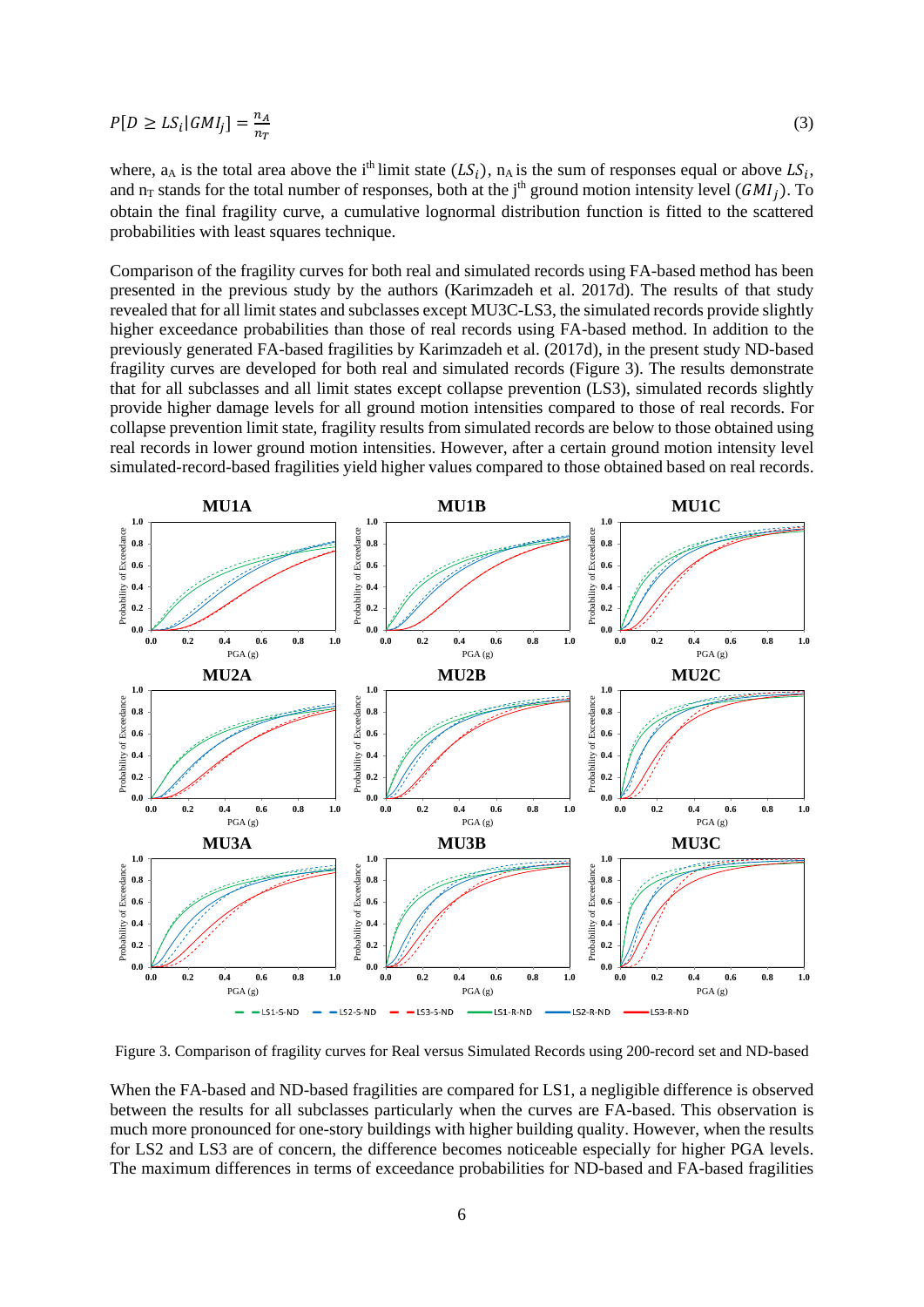reach up to 0.17 and 0.10, respectively. For both cases the simulated record-based fragility curves mostly yield higher values than those of real records. This may be attributed to the unpredictable nonlinear response of structures at higher intensity levels. Finally, comparison of the fragility curves obtained from simulated and real records yields a wide range of seismic responses for all masonry sub-classes. This is mostly because these are non-engineered structures without any standards regarding the material quality and the construction technique.

If the curves for all subclasses from two alternative methods using 200 simulated record set are compared, it can be observed that the exceedance probabilities calculated in according with ND-based method are greater than those of FA-based method (Figure 4). This difference is much more pronounced for strong and one-story masonry classes (e.g: MU1A). As the number of stories and the level of compliance with seismic design codes increases, the difference decreases. The maximum difference in terms of exceedance probability for all subclasses is approximately 0.35 for subclass MU1A and MU1C. Therefore, it is necessary to compare and validate the efficiency of fragility curves based on the two alternative assumptions for the probability of exceedance.



Figure 4. Comparison of fragility curves with respect to FA-based versus ND-based method using simulated 200- record set

## **6. VALIDATION OF THE GENERATED FRAGILITY CURVES BASED ON SEISMIC DAMAGE ESTIMATION DURING THE 1992 ERZINCAN (MW=6.6) EARTHQUAKE**

The objective of this section is to validate the generated fragility curves for masonry building stock. For this purpose, seismic damage is estimated for the 1992 Erzincan (Mw=6.6) earthquake using the alternative fragility data presented previously. In order to investigate the effect of alternative datasets and approaches for fragility computations, estimated damage values are compared against the observed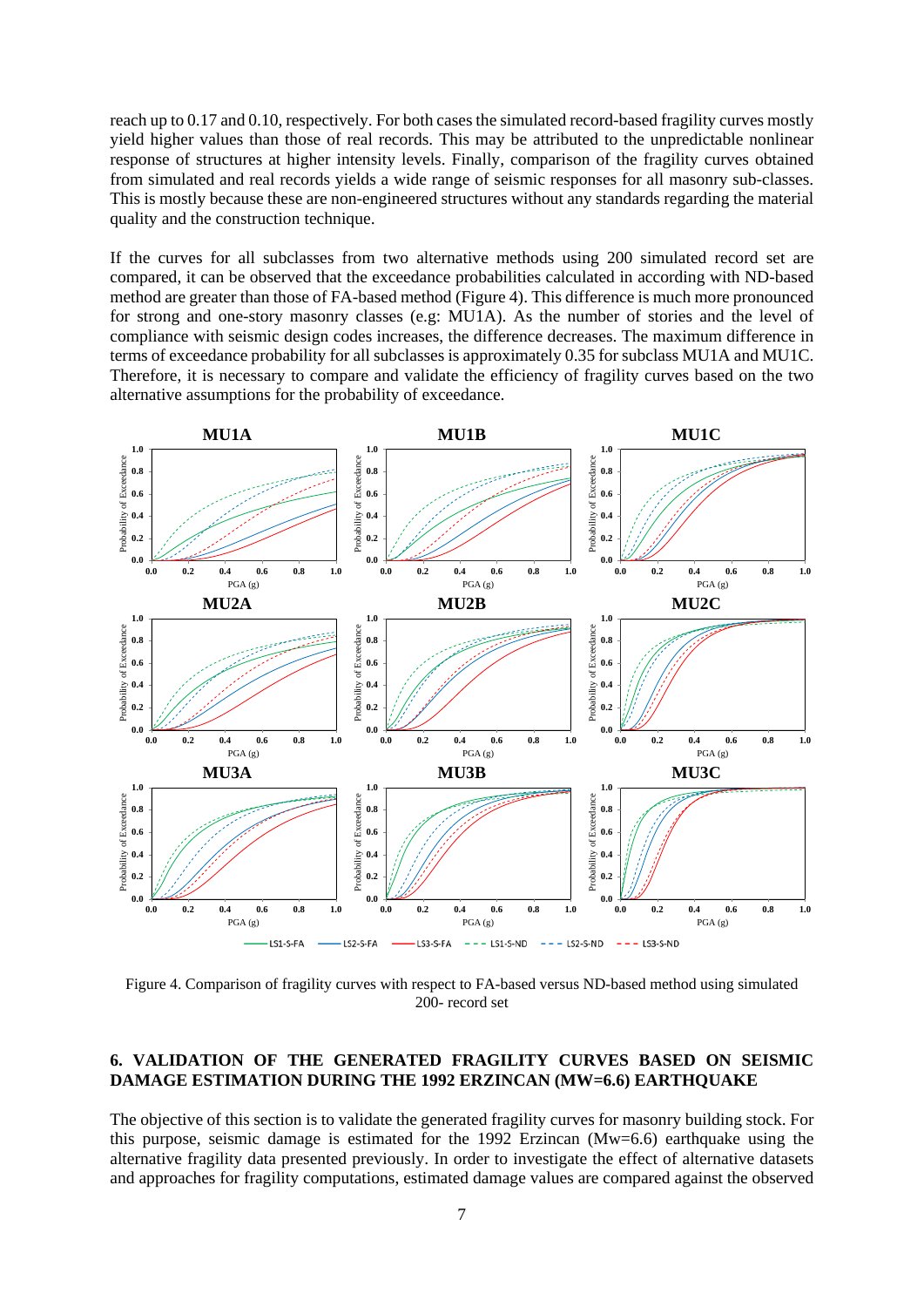ones during the 1992 (Mw=6.6) Erzincan earthquake. In this study, since the fragility curves are obtained for masonry building stock, only the districts with higher density of masonry buildings (greater than 90% of total building types) are considered. For this purpose, a total of four residential districts in Erzincan city with available building data are selected. Simulated records of the 1992 Erzincan (Mw=6.6) earthquake within the selected residential areas are compiled. Since fragility curves of masonry building stock are generated in terms of PGA, at the center of each district PGA is obtained from the simulated records. Percent distribution of the masonry buildings with respect to the number of stories and compliance level for the selected districts is achieved. Table 2 gives the latitudes, longitudes, simulated PGA and the percent distribution of the masonry building stock with respect to the number of stories as well as the code compliance in the selected districts. The information corresponding to the percent distribution of the buildings with respect to the number of stories and the level of compliance with seismic design codes in the selected residential areas are gathered from the walk-down survey in the study area (Karimzadeh 2016).

Table 2. Information corresponding to the selected districts in Erzincan region.

| <b>Name</b><br>of<br><b>District</b> | Lat.<br>$^{\rm (0)}$ | Long.<br>(°) | <b>Simulated</b><br><b>PGA</b><br>(g) | Code<br><b>Compliance</b><br>$(\%)$<br>A | B   | 1-Story<br>MU<br>(%) | 2-Story<br>MU<br>$(\%)$ | 3-Story<br>MU<br>(%) |
|--------------------------------------|----------------------|--------------|---------------------------------------|------------------------------------------|-----|----------------------|-------------------------|----------------------|
| Kizilay                              | 39.7448              | 39.4897      | 0.6406                                | 50                                       | 50  | 95                   |                         | 3                    |
| Aksemsettin                          | 39.7506              | 39.5148      | 0.6374                                | -                                        | 100 | 90                   | 8                       | 2                    |
| Halitpasa                            | 39.7440              | 39.4789      | 0.3698                                | 50                                       | 50  | 65                   | 25                      | 10                   |
| Hocabey                              | 39.7416              | 39.4849      | 0.4191                                | 50                                       | 50  | 74                   | 19                      |                      |

In this study, evaluation of seismic damage is performed through MDR which uses a single value to express the disaggregated damage estimates (as implemented by Askan and Yucemen 2010). To compute MDRs at the selected residential districts, firstly DPMs are formed as originally introduced by Whitman et al. (1997). Each row of DPM corresponds to a certain seismic damage state while each column of this matrix stands for a constant level of ground motion intensity level. Finally, each element of this matrix, denoted by  $P_k$  (DS, I), stands for the probability of experiencing a certain damage state (DS) when the considered structure is exposed to the ground motion intensity level of I. The definition is simply expressed as follows:

$$
P_k(DS,I) = \frac{N(DS,I)}{N(I)}\tag{4}
$$

where,  $N(I)$  is the number of  $k<sup>th</sup>$ -type of buildings in the area subjected to a ground motion of intensity I and N(DS, I) is the number of structures in damage state (DS), among the N(I) buildings.

In the present study, a total of 4 damage states is considered for damage states: none  $(DS_1)$ , light  $(DS_2)$ , moderate  $(DS_3)$  and severe  $(DS_4)$ . It is noted that for all damage states considered in this study the values proposed by Gurpinar et al. (1978) are considered. Then, DPMs for the selected districts are formed using the information provided by alternative fragility curves. Finally, to compute the MDRs at the selected residential districts, the following formula is used:

$$
MDR(IL) = \sum_{DS} P_k(DS, IL). \, CDR(DS) \tag{5}
$$

where, CDR(DS) represents the central damage ratio corresponding to damage state DS. IL stands for the ground motion intensity level which is PGA of a certain residential district in this study.

For estimation of MDRs at the selected residential districts with dense number of masonry building types, the results of four approaches are used. It is aimed herein to investigate the effect of using either real or simulated records along with two alternative fragility curve generation methods for damage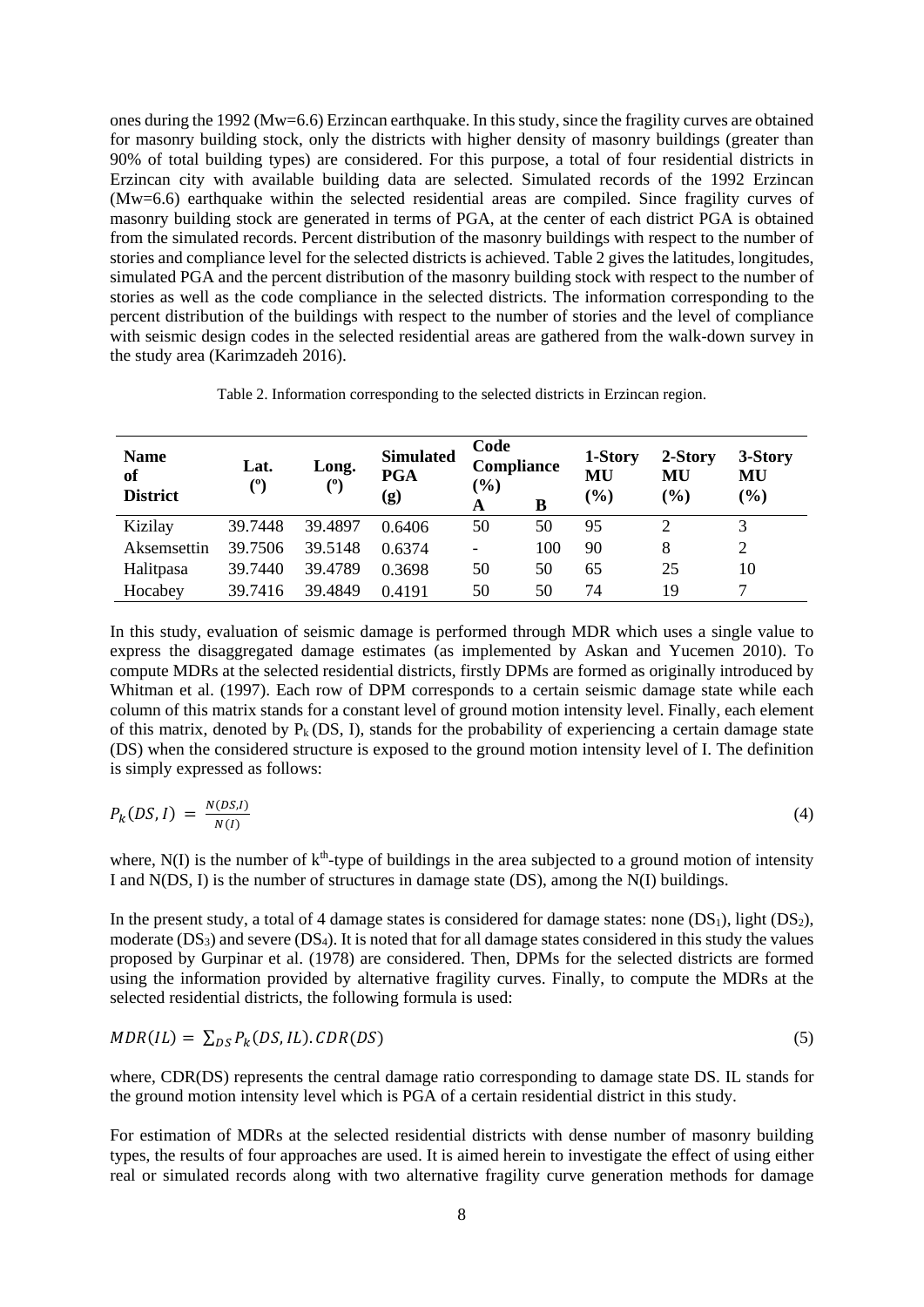estimation. The first and second approaches both uses the fragility information obtained based on simulated ground motions with 200-record sets. The difference in between these approaches is that the first approach uses ND-based fragility curve derivation method to calculate the probability of exceedance while the second one is obtained by FA-based technique. The third approach is based on fragility information from real ground motions and ND-based technique. Finally, The MDRs from the fourth approach are based on fragility curves obtained using real records and FA-based technique. In this study, the MDRs obtained from the first, second, third and fourth approaches are named as MDRS-ND-200, MDR<sub>S-FA-200</sub>, MDR<sub>R-ND-200</sub>, MDR<sub>R-FA-200</sub>, respectively. In this study, the observed MDRs for the 1992 Erzincan earthquake are estimated from the previous studies in the field by Sucuoglu and Tokyay (1992), Sengezer (1993) and Erdik et al. (1994). Table 3 presents the observed damage levels during the 1992 Erzincan earthquake along with the estimated MDRs from the abovementioned four different approaches. The results reveal that for two districts, Halitpasa and Hocabey, the estimated PGA values are lower than those corresponding to Kizilay and Aksemsettin. As a result, the observed and estimated MDRs for the Halitpasa and Hocabey are less than the ones corresponding to the Kizilay and Aksemsettin. Overall, comparison of the observed and estimated damage levels for the 1992 Erzincan earthquake demonstrates that for the selected residential areas the results from all four approaches are in a good agreement while the accuracy of the second and fourth approaches (using FA-based fragilities) is higher than the accuracy of the first and third approaches (using NA-based fragilities). These differences may be attributed not only to the methodology used but also to existence of building types other than masonry (e.g.: reinforced concrete) in the selected districts as well as the subjectivity in assigning damage states for the buildings of each district in the field. The results in Table 3 also reveal that both real and simulated records provide the same levels of MDRs in the selected districts while using the same fragility generation technique (either FA-based or ND-based).

| Table 3. Observed and estimated MDR values for the 1992 Erzincan earthquake. |  |
|------------------------------------------------------------------------------|--|
|------------------------------------------------------------------------------|--|

| <b>District</b> | <b>Observed MDR</b> | Estimated MDR $(\% )$ |                         |                  |                                  |  |
|-----------------|---------------------|-----------------------|-------------------------|------------------|----------------------------------|--|
|                 | $(\%)$              | $MDR_{S-ND-200}$      | $MDR_{S\text{-FA-}200}$ | $MDR_{R-ND-200}$ | $\mathbf{MDR}_{\text{R-FA-200}}$ |  |
| Kizilay         | 29.65               | 52.57                 | 30.43                   | 51.82            | 29.15                            |  |
| Aksemsettin     | 39.00               | 58.68                 | 38.59                   | 57.85            | 38.07                            |  |
| Halitpasa       | 13.54               | 33.60                 | 16.22                   | 33.29            | 14.60                            |  |
| Hocabey         | 13.83               | 37.32                 | 18.31                   | 36.72            | 16.71                            |  |

Finally, to measure the goodness of match between the estimated damage values from different approaches and the observed damage levels, the Root Mean Square Error (RMSE) function is defined as follows:

$$
RMSE = (\frac{1}{N} \sum_{i=1}^{N} (MDR(est)_i - MDR(obs)_i)^2)^{1/2}
$$
\n(6)

where N is the number of residential districts with available real MDRs, which is equal to 4 herein,  $MDR(est)$ <sub>i</sub> and  $MDR(obs)$ <sub>i</sub> is the estimated and observed MDRs at *i*<sup>th</sup> residential district, respectively. Also, the correlation coefficients in between the estimated (by implementing four different methods) and the observed MDRs are calculated. Table 4 summarizes the calculated correlation coefficients and the corresponding error values. Comparison of these values reveals that among the four approaches, the MDRs estimated using the second and fourth approaches (MDR<sub>S-FA-200</sub> and MDR<sub>R-FA-200</sub>) have the maximum correlation with the observed MDRs with correlation coefficients of 0.9974 and 0.9972 respectively. For these two approaches with FA-based fragilities, the RMSEs are less than the approaches where normal distribution function is used for derivation of the fragility curves. Therefore, the assumption of frequency analysis for calculation of probabilities of exceedance in fragility curve generation methodology (Equation 3) yields more accurate estimation of observed damage levels. The results also reveal that fragility information derived from locally simulated ground motions using stochastic finite-fault methodology yields reliable damage distributions.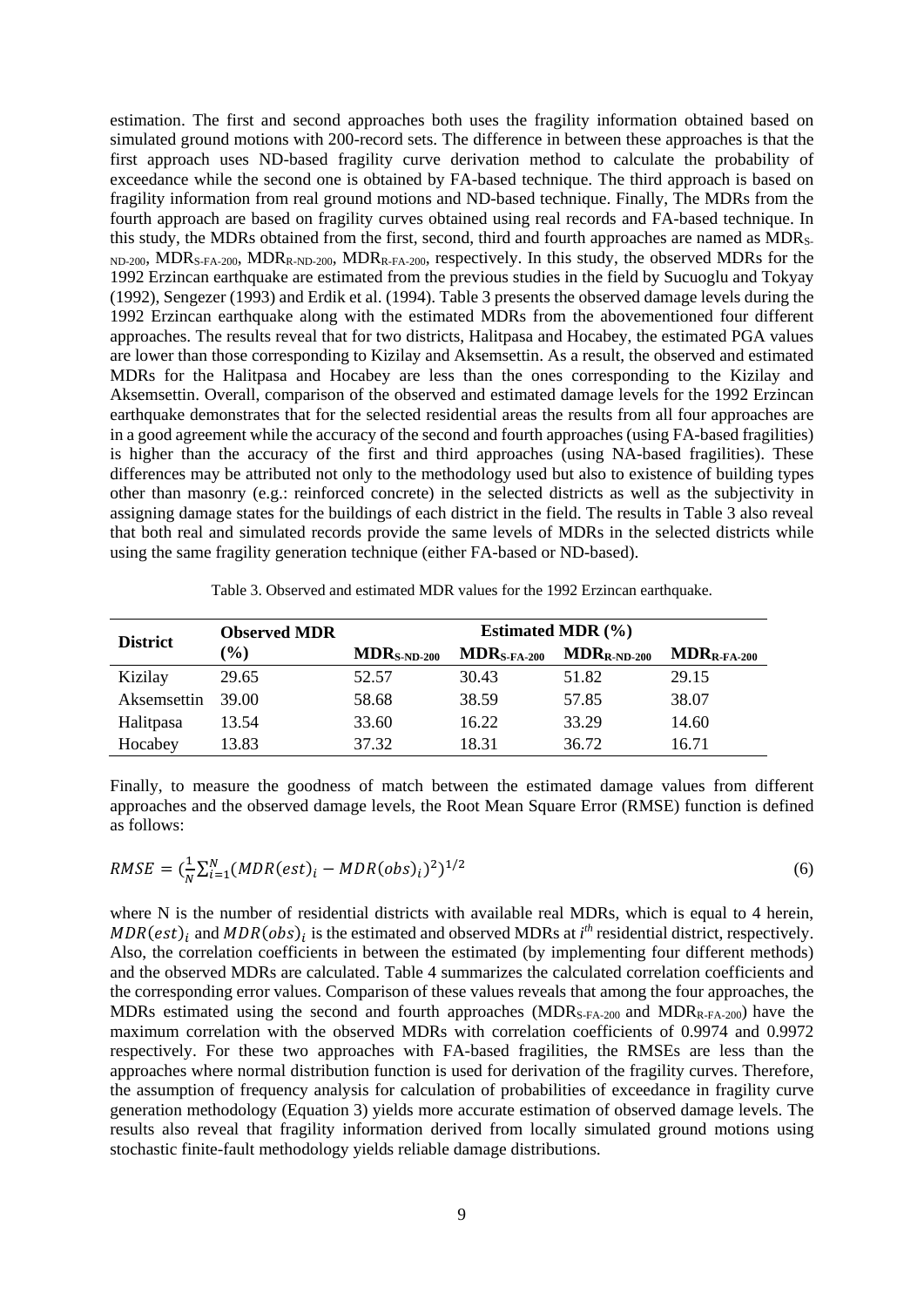| <b>District</b>  | Error (RMSE) | <b>Coefficient of correlation</b> |
|------------------|--------------|-----------------------------------|
| $MDRS-ND-200$    | 21.6017      | 0.9883                            |
| $MDRS-FA-200$    | 2.6471       | 0.9974                            |
| $MDR_{R-ND-200}$ | 20.9824      | 0.9892                            |
| $MDR_{R-FA-200}$ | 1.6202       | 0.9972                            |

Table 4. Performance of different damage estimation approaches in predicting the observed MDRs during the 1992 Erzincan earthquake.

## **7. CONCLUSIONS**

The focus of this study is to investigate the sensitivity of fragility curves for masonry structures located in Erzincan, Turkey to alternative ground motion sets (i.e., simulated versus real). The other question of interest is to evaluate the effect of alternative fragility curve generation methods (i.e., FA-based versus ND-based) in the generated fragility curves. Then, to examine the suitability of different approaches for seismic loss assessment, seismic damage for the 1992 Erzincan (Turkey) event is estimated at districts with dense number of masonry building stock in Erzincan using different fragility information. Afterwards, the estimated damage levels from alternative approaches are compared against the observed values during the 1992 Erzincan (Turkey) earthquake. The following main conclusions can be derived from the numerical exercises presented in this study:

- When the results for alternative ground motion datasets (i.e., simulated versus real) are compared, it is observed that regardless of the fragility curve generation technique at all ground motion intensity levels, for all subclasses and all limit states except collapse prevention, simulated records slightly provide higher probabilities of exceedance compared to those of real records. This observation indicates that simulated records could be alternatively used in order to derive regional fragility curves when there is limited number of ground motion records at high intensity levels or in regions of sparse seismic networks. Correspondingly, reliable and conservative fragility curves could be obtained by introducing ground motion variability in terms of magnitude, source to site distances and soil conditions for a certain intensity level through the simulations. This conclusion is valid in the case of ground motion databases that consist of a large number of simulated records such as the presented study.
- Sensitivity analyses with respect to fragility curve generation technique reveals that there is significant difference in between FA-based and ND-based fragility curves particularly for strong and one-story masonry classes (e.g: MU1A). The effect of using either FA-based or ND-based technique becomes insignificant for weak masonry classes with the highest number of stories (e.g.: MU3C).
- Comparison of the estimated damage levels from the presented fragility curves against the observed damage data obtained after the 1992 Erzincan earthquake reveals that for both ground motion datasets (real and simulated records), the accuracy of FA-based fragilities are higher than the ND-based fragilities.
- Finally, comparison of the estimated damage levels for the 1992 Erzincan (Turkey) event shows that while using the same fragility curve generation technique (either ND-based or FA-based), the difference in between estimated damage levels from real and simulated records is negligible. This observation indicates that use of simulated ground motions is promising for seismic loss estimation studies in regions of sparse data or poor seismic networks.

The results of this study can be further evaluated in the future for the other seismically-active areas. In addition, the effect of alternative ground motion simulation techniques (such as deterministic and hybrid methods) on seismic loss estimation studies can be investigated.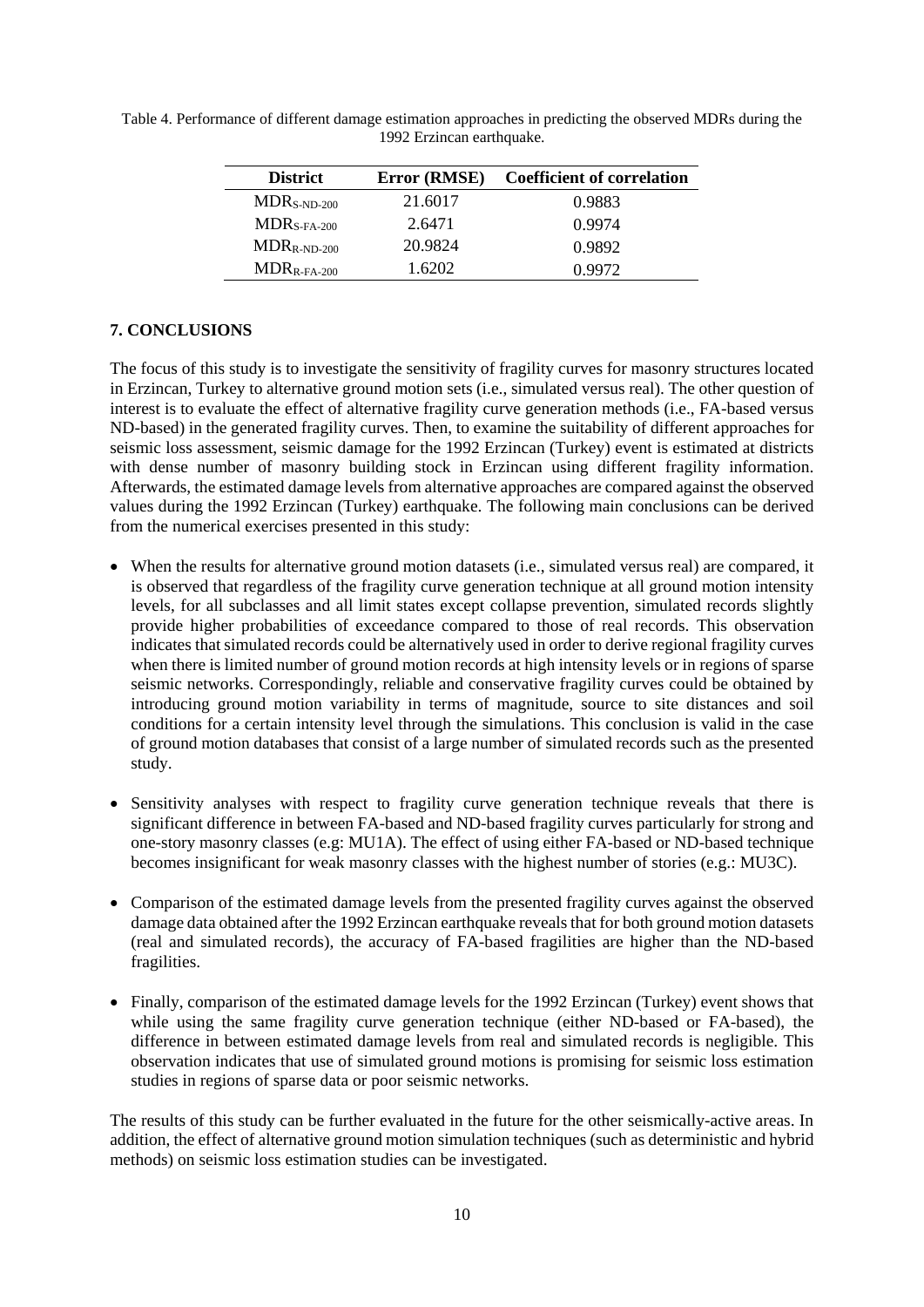#### **8. ACKNOWLEDGMENTS**

The data in this study has been collected with the financial support by a Turkish National Geodesy and Geophysics Union through the project with grant number TUJJB-UDP-01-12. The first author is partially funded by JICA-SATREPS through the MarDiM project entitled "Earthquake and Tsunami Disaster Mitigation in the Marmara Region and Disaster Education in Turkey". The second author has been financially supported by The Scientific and Technological Research Council of Turkey (TUBITAK) through Domestic Doctoral Scholarship Program. All these supports are highly acknowledged.

#### **9. REFERENCES**

Akyuz HS, Hartleb R, Barka A, Altunel E, Sunal G, Meyer B, Armijo R (2002). Surface rupture and slip distribution of the 12 November 1999 Duzce earthquake (M 7.1), North Anatolian fault, Bolu, Turkey. *Bulletin of Seismological Society of America,* 92 (1): 61–66.

Ancheta TD, Darragh RB, Stewart JP, Seyhan E, Silva WJ, Chiou BSJ, Wooddell KE, Graves RW, Kottke AR, Boore DM, Kishida T, Donahue JL (2013). *PEER NGA-West2 Database*, Pacific Earthquake Engineering Research Center.

Anderson J, Hough S (1984). A model for the shape of the Fourier amplitude spectrum of acceleration at high frequencies. *Bulletin of Seismological Society of America*, 74 (5): 1969-1993.

Ansal A, Akinci A, Cultrera G, Erdik M, Pessina V, Tonuk G, Ameri G (2009). Loss estimation in Istanbul based on deterministic earthquake scenarios of the Marmara Sea region (Turkey). *Soil Dynamics and Earthquake Engineering*, 29: 699-709.

Askan A, Asten M, Erberik MA, Erkmen C, Karimzadeh S, Kilic N, Sisman FN, Yakut A (2015a). Seismic Damage Assessment of Erzincan, *Turkish National Union of Geodesy and Geophysics project*. Project no: TUJJB-UDP-01-12, Turkey, Ankara, (In Turkish).

Askan A, Karimzadeh S, Asten M, Kilic N, Şişman FN, Erkmen C (2015b). Assessment of seismic hazard in Erzincan (Turkey) region: construction of local velocity models and evaluation of potential ground motions. *Turkish Journal of Earth Science*, 24 (6): 529-565.

Askan A, Karimzadeh S, Bilal M (2017). Seismic intensity maps for North Anatolian Fault Zone (Turkey) based on recorded and simulated ground motion data. In: Ibrahim Cemen and Yucel Yilmaz (ed) Neotectonics and Earthquake Potential of the Eastern Mediterranean Region, *in Active Global Seismology: Neotectonics and Earthquake Potential of the Eastern Mediterranean Region*, John Wiley & Sons, Inc., Hoboken, NJ, USA.

Askan A, Sisman FN, Ugurhan B (2013). Stochastic strong ground motion simulations in sparsely-monitored regions: A validation and sensitivity study on the 13 March 1992 Erzincan (Turkey) earthquake. *Soil Dynamics and Earthquake Engineering*, 55: 170-181.

Askan A, Yucemen MS (2010). Probabilistic methods for the estimation of potential seismic damage: Application to reinforced concrete buildings in Turkey. *Structural Safety*, *32*(4): 262-271.

Atkinson GM, Goda K (2010). Inelastic seismic demand of observed versus simulated ground-motion records for Cascadia subduction earthquakes. *Bulletin of the Seismological Society of America*, 2010 (100): 102–15.

Atkinson GM, Goda K, Assatourians K (2011). Comparison of nonlinear structural responses for accelerograms simulated from the Stochastic Finite-Fault approach versus the Hybrid Broadband approach. *Bulletin of the Seismological Society of America***,** 2011 (101): 2967–80.

Barka A (1993). The tectonics of Erzincan basin and 13 March 1992 Erzincan earthquake, *Proceedings of the 2nd Turkish National Earthquake Engineering Conference*, Istanbul Technical University Structures and Earthquake Applications-Research Center, (in Turkish), pp 259-270.

Erberik MA (2008). Generation of fragility curves for Turkish masonry buildings considering in‐ plane failure modes. *Earthquake Engineering & Structural Dynamics,* 37 (3): 387-405.

Erdik M, Yuzugullu O, Karakoc C, Yilmaz C, Akkas N (1994). March 13, 1992 Erzincan (Turkey) earthquake, Earthquake Engineering, *Tenth World Conference*, Balkema, Rotterdam.